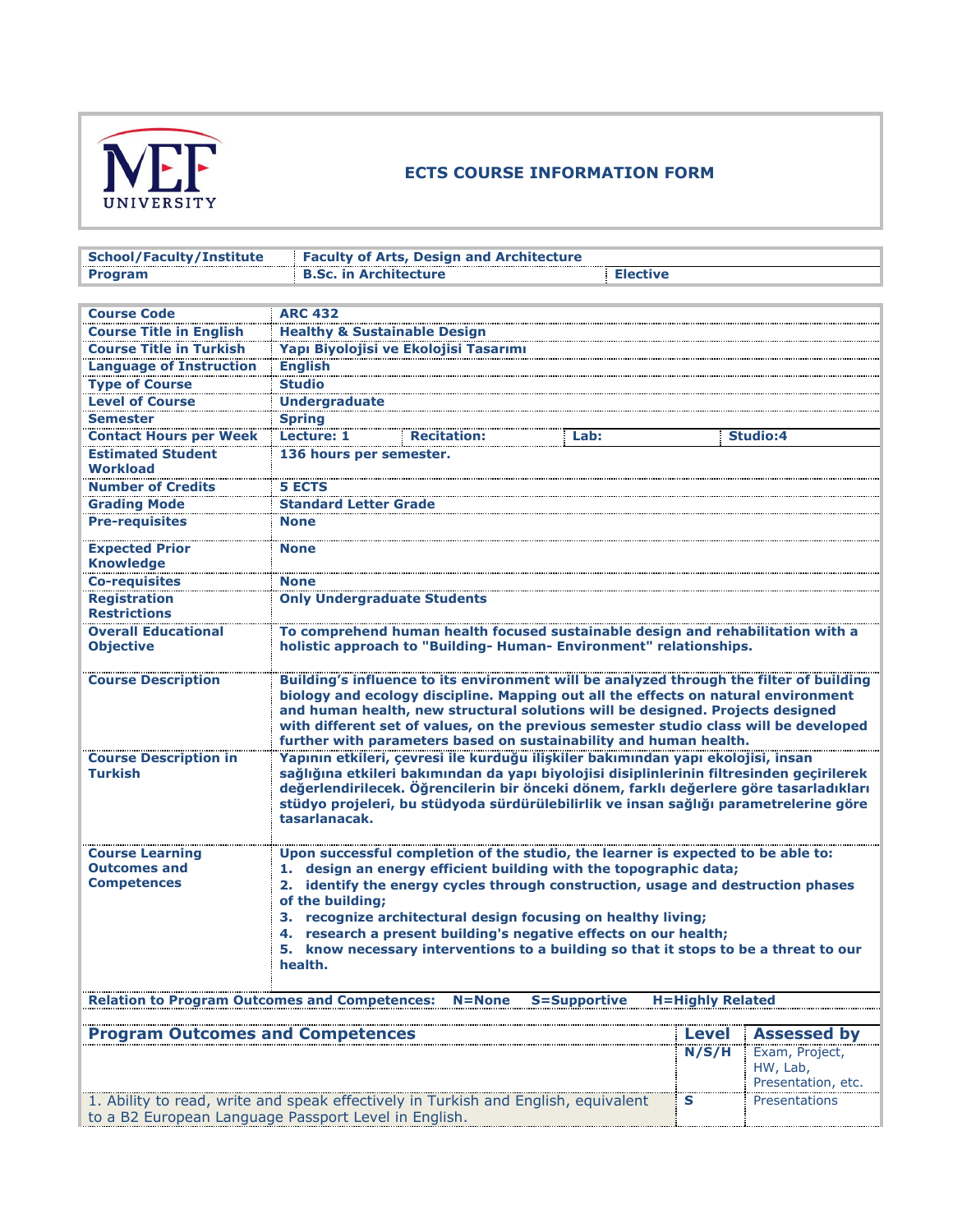| 2. Ability to question and interpret ideas considering diverse points of view;                                                                                             | s | Assignments      |
|----------------------------------------------------------------------------------------------------------------------------------------------------------------------------|---|------------------|
| gather and use data, develop concepts related to people, places and the<br>environment, and make individual decisions.                                                     |   |                  |
| 3. Ability to use appropriate graphical methods including freehand and digital                                                                                             | н | Assignments, HW, |
| drawing techniques, (ECDL advanced) in order to develop ideas in addition to                                                                                               |   | Presentations    |
| communicate the process of design.                                                                                                                                         |   |                  |
| 4. Ability to use fundamental principles of architectural design considering the                                                                                           | S |                  |
| place, climate, people, society as factors, and simultaneously express present                                                                                             |   |                  |
| principles in relevant precedents.                                                                                                                                         |   |                  |
| 5. Understanding of architectural principles belonging to global and local cultures<br>shaped by the climatic, technological, socioeconomic, cultural factors, in addition | N |                  |
| to principles of historic preservation while developing architectural and urban                                                                                            |   |                  |
| design projects.                                                                                                                                                           |   |                  |
| 6. Understanding the theories and methods used to describe the relationship                                                                                                | s |                  |
| between human behavior and physical environment; and concurrently                                                                                                          |   |                  |
| understanding different needs, values, behavioral norms, social and spatial                                                                                                |   |                  |
| patterns of different cultures.                                                                                                                                            |   |                  |
| 7. Ability to apply various stages of design processes considering the client and                                                                                          | S |                  |
| user needs, which include space and equipment requirements besides site<br>conditions and relevant laws and standards.                                                     |   |                  |
| 8. Understanding the role of applied research in determining function, form and                                                                                            | N |                  |
| systems and their impact on human conditions and behavior.                                                                                                                 |   |                  |
| 9. Understanding of the basic principles of static and dynamic structural behavior                                                                                         | N |                  |
| that withstand gravity and lateral forces, in addition to the evolution and                                                                                                |   |                  |
| applications of structural systems.                                                                                                                                        |   |                  |
| 10. Ability to apply the principles of sustainability in architectural and urban                                                                                           | N |                  |
| design projects that aim to preserve the natural and historic resources and                                                                                                |   |                  |
| provide healthful environments.<br>11. Ability to apply the fundamental principles of building and safety systems                                                          | N |                  |
| such as mechanical, electrical, fire prevention, vertical circulation additionally to                                                                                      |   |                  |
| principles of accessibility into the design of buildings.                                                                                                                  |   |                  |
| 12. Understanding the basic principles in the selection of materials, products,                                                                                            | N |                  |
| components and assemblies, based on their characteristics together with their                                                                                              |   |                  |
| performance, including their environmental impact and reuse possibilities.                                                                                                 |   |                  |
| 13. Ability to produce a comprehensive architectural project from the schematic                                                                                            | s |                  |
| design phase to design development phase, while integrating structural systems,<br>life safety and sustainability principles.                                              |   |                  |
| 14. Understanding the principles of environmental systems such as energy                                                                                                   | N |                  |
| preservation, active and passive heating and cooling systems, air quality, solar                                                                                           |   |                  |
| orientation, day lighting and artificial illumination, and acoustics; in addition to                                                                                       |   |                  |
| the use of appropriate performance assessment tools.                                                                                                                       |   |                  |
| 15. Ability to choose appropriate materials, products and components in                                                                                                    | N |                  |
| implementation of design building envelope systems.                                                                                                                        |   |                  |
| 16. Ability to understand the principles and concepts of different fields in                                                                                               | N |                  |
| multidisciplinary design processes and the ability to work in collaboration with<br>others as a member of the design team.                                                 |   |                  |
| 17. Understanding the responsibility of the architect to organize and lead design                                                                                          | N |                  |
| and construction processes considering the environmental, social and aesthetic                                                                                             |   |                  |
| issues of the society.                                                                                                                                                     |   |                  |
| 18. Understanding the legal to responsibilities of the architect of the architect                                                                                          | N |                  |
| effecting the design and construction of a building such as public health and                                                                                              |   |                  |
| safety; accessibility, preservation, building codes and regulations as well as user                                                                                        |   |                  |
| rights.<br>19. Ability to understand the ethical issues involved in the design and                                                                                         | N |                  |
| construction of buildings and provide services for the benefit of the society. In                                                                                          |   |                  |
| addition to the ability to act with social responsibility in global and local scales                                                                                       |   |                  |
| that contribute to the well being of the society.                                                                                                                          |   |                  |
| 20. Understanding the methods for competing for commissions, selecting                                                                                                     | N |                  |
| consultants and assembling teams, recommending project delivery methods,                                                                                                   |   |                  |
| which involve financial management and business planning, time management,<br>risk management, mediation and arbitration.                                                  |   |                  |
|                                                                                                                                                                            |   |                  |
| <b>Irem Korkmaz 11.03.2020</b><br><b>Prepared by and date</b>                                                                                                              |   |                  |